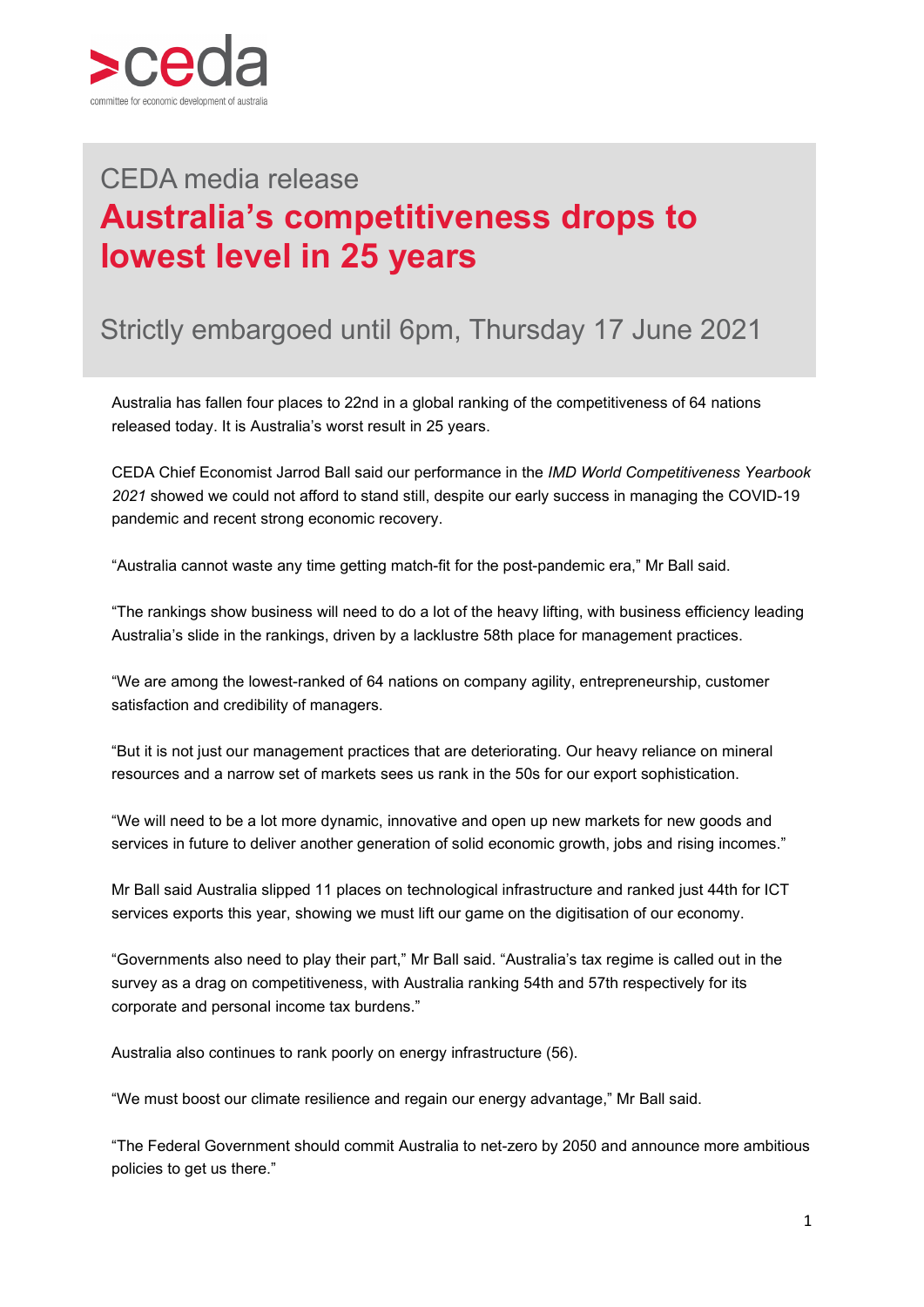

"On the positive side, Australia limited the economic damage of COVID-19 far more than other economies, which saw us move up the rankings on economic performance," he said.

"Australia's skilled workforce, policy stability, legal environment, healthcare and life expectancy are all strengths for the competitiveness of our economy."

This year, Australia must speed up its COVID-19 vaccine rollout and build fit-for-purpose quarantine facilities to help in the safe reopening of our borders, so we can rebuild the competitiveness of our economy for future generations.

Overall, Switzerland rose to first place from third in 2020, while Sweden jumped from sixth to second and Denmark slipped one place to third. Rounding out the top five, the Netherlands remained in fourth place, while Singapore dropped from first to fifth in 2021.

The report found that globally, this year highlighted the importance of "innovation, digitalisation of the economy, welfare benefits and social cohesion".

"Highly competitive countries have been able to tackle these challenges by strengthening their institutional and social frameworks," the report found.

It also found that "trends in highly ranked economies show that the health and education systems remain at the core of competitiveness, contributing to having successfully endured the pandemic – so far."

The rankings are part of the Swiss-based Institute for Management Development's (IMD's) *World Competitiveness Yearbook 2021*, which ranks the prosperity and competitiveness of 64 countries on more than 330 criteria.

The four main factors are economic performance, government efficiency, business efficiency and infrastructure.

Two-thirds of the criteria are based on statistical indicators, and one-third on a survey of more than 5700 international executives taken from March to April this year. CEDA is the yearbook's Australian partner.

Media can access the Australian results here: link The full results are available [here.](https://www.imd.org/wcc-press/home/?access=pressemsCOMwcc)

*This year, CEDA will survey Australian management practices to understand how managers can become more dynamic and innovative, as part of its work on Business Dynamism and Competitiveness.*

**Jarrod Ball is available for further comment and interviews.**